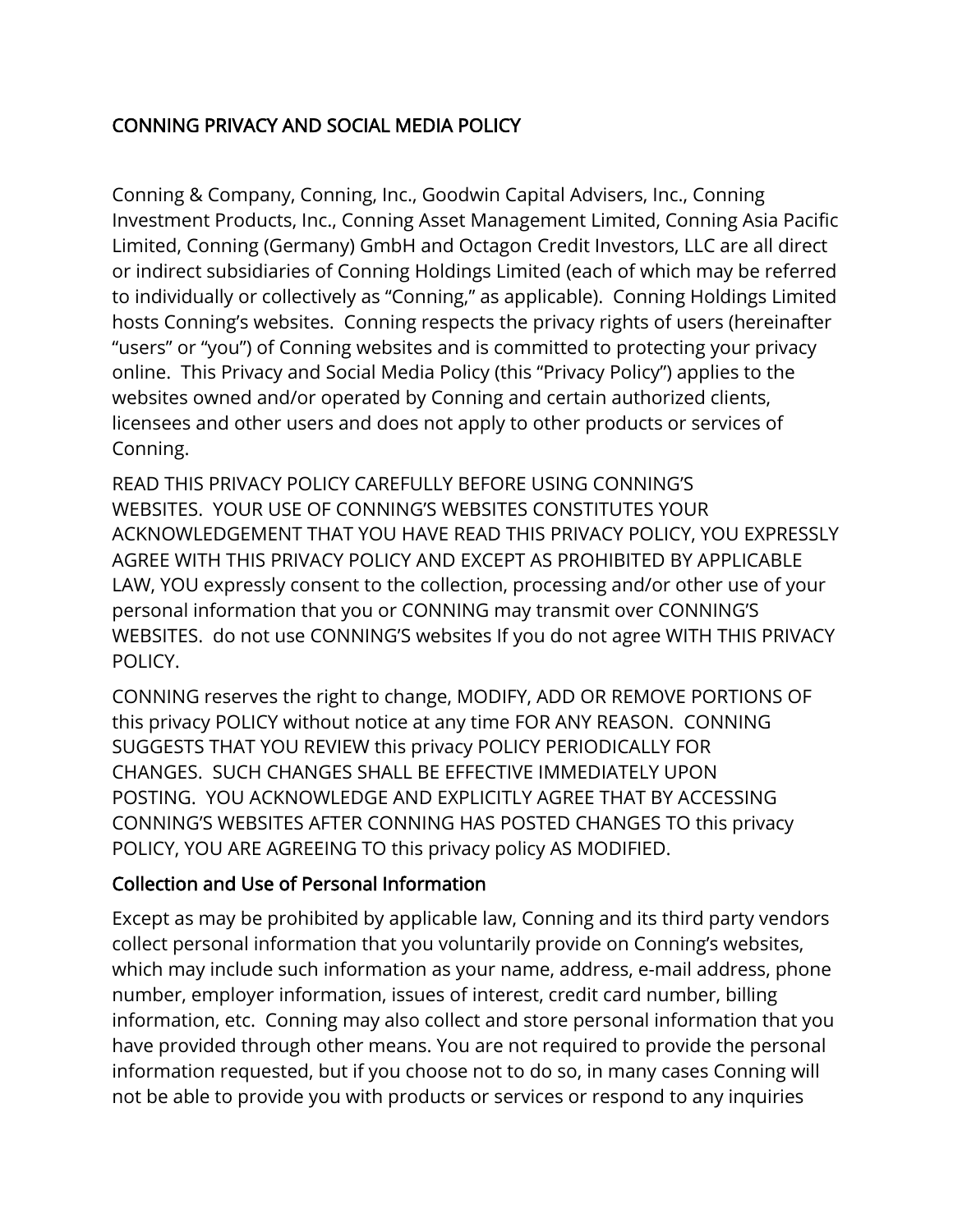you may have. For example, Conning collects personal information when you register to receive certain services or products, purchase products and/or services, or submit information to receive marketing or other promotional materials. Conning uses this information to communicate with you and to provide you with your requested service and/or product. Conning may also provide you with information, special offers and promotions.

Conning Library Website Opt-Out Process. If you provided your personal information for access to the Conning Library Website, you may instruct Conning at any time not to use your personal information to provide you with information, special offers or promotions distributed or offered by the Conning Library Website by e-mailing Conning at **Questions@ConningResearch.com**. All requests must include the following information: first name, last name, and e-mail address. Please note that this opt-out process may take up to thirty (30) days to complete and afterwards you will no longer remain an active user on the Conning Library Website.

Conning Software Documentation Website Opt-Out Process. If you provided your personal information for access to the Conning Software Documentation Library Website, you may instruct Conning at any time not to use your personal information to provide you with information, special offers or promotions distributed or offered by the Conning Software Documentation Website by emailing Conning at **softwaredoclibrary@conning.com**. All requests must include the following information: first name, last name, and e-mail address. Please note that this opt-out process may take up to thirty (30) days to complete.

Opt-Out Process for other Conning Materials: If you no longer want to receive materials that are distributed or sent to you by Conning through means other than the Conning Library Website or Conning Software Documentation Website, then please see the opt-out procedures described in those materials and follow the instructions for opting-out therein.

Please note that some Conning websites allow the use of credit cards to pay for services. These credit card transactions are processed by a third party vendor and at no time does Conning have access to the personal information you submit for these credit card transactions, nor does Conning store any personal information related to these credit card transactions.

#### Accessing and Updating Your Personal Information

Conning Library Website Access and Updating Process. If you have provided personal information in the past in connection with the Conning Library Website,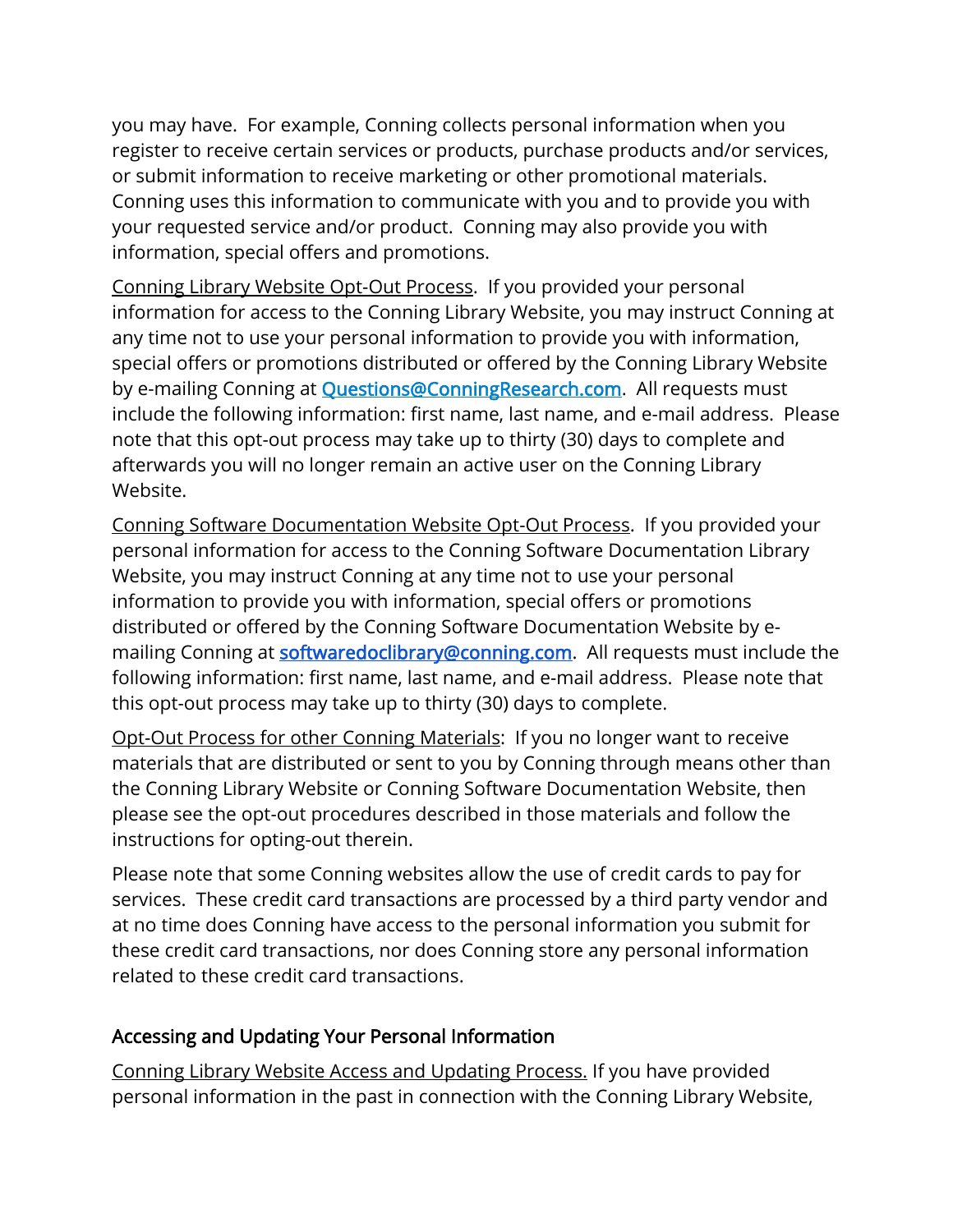publications, products and/or services and would like to access and update this information, please send an e-mail to **Questions@ConningResearch.com**. If you would like to render your Conning Library Website account inactive, please send an e-mail to **[Questions@ConningResearch.com.](mailto:Questions@ConningResearch.com)** All requests must include the following information: first name, last name, and e-mail address.

Conning Software Documentation Library Website Access and Updating Process. If you have provided personal information in the past in connection with the Conning Software Documentation Library Website, publications, products and/or services and would like to access and update this information, please send an e-mail to [risksolutions@conning.com.](mailto:risksolutions@conning.com) If you would like to render your Conning Software Documentation Library Website account inactive, please send an e-mail to [risksolutions@conning.com.](mailto:risksolutions@conning.com) All requests must include the following information: first name, last name, and e-mail address.

While Conning will make reasonable efforts to accommodate your request, Conning also reserves the right to impose certain restrictions and requirements on such access requests, if permitted or required by applicable laws. Conning may decline to process any requests that are frivolous/vexatious, jeopardize the privacy of others, are extremely impractical, or for which access is not otherwise required by local law. Conning does retain personal information from inactive accounts to comply with law, prevent fraud, collect any fees owed, resolve disputes, enforce the website terms of use and click-through agreements which incorporate this Privacy Policy and to facilitate audits.

## Disclosure of Personal Information

Unless prohibited by applicable law, Conning may disclose your personal information to affiliated or unaffiliated third parties if Conning believes in good faith that such disclosure is necessary to: (a) comply with the law or in response to a subpoena, court order, government request or other legal process; (b) protect the interests, rights, safety or property of Conning or others; (c) enforce any terms of use on Conning's websites; or (d) provide you with information, special offers or promotions from Conning to which you consented. Conning makes reasonable efforts to limit its designated service providers' disclosure of your personal information in the same manner as set forth in this paragraph.

## Security of Personal Information

Any personal information you provide to Conning through the Conning's websites is kept on secure servers. Conning uses reasonable administrative, technical, personnel, electronic and physical measures to: (a) safeguard personal information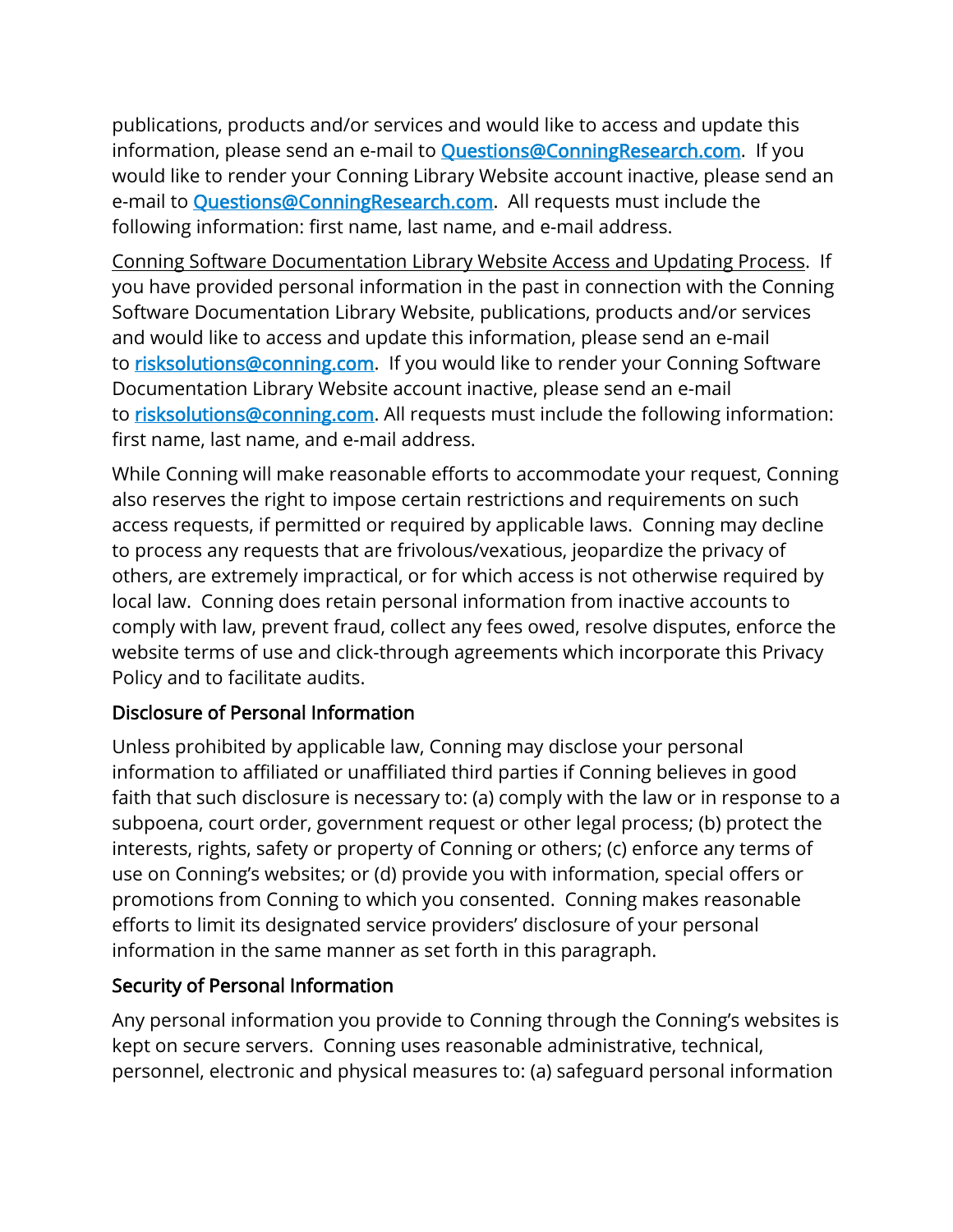against loss, theft, unauthorized use, disclosure or modification; and (b) ensure the integrity of the personal information.

To make sure your personal information is secure, Conning has instituted companywide policies to protect and secure personal information as it relates to its users and clients. These policies (a) provide guidance as to how personal information is collected, processed and stored and (b) require multi-level controlled access to such personal information. To help Conning protect your privacy, you should maintain the secrecy of the username and password that may have been set up in connection with your participation in any Conning websites.

# Use of Cookies

Conning and its third-party vendors, may use cookies together with similar electronic tools to collect information to enhance your experience with Conning's websites. A cookie is a small text file placed on your computer that collects information about your use of a website, such as the web pages visited and the date and time of a visit, and enables the website to recall your preferences and settings between visits. Conning treats information collected by cookies and other technologies as non-personal information. However, to the extent that Internet Protocol (IP) addresses or similar identifiers are considered person information by local law, Conning also treats those identifiers as personal information. Similarly, to the extent that non-personal and personal information is combined, Conning treats the combined information as personal information for the purposes of this Privacy Policy.

Most browsers are set to accept cookies by default. If you prefer, you can usually set your browser to disable cookies, only accept cookies from certain websites, or to alert you when cookies are being sent. The "help" function on most browsers contains instructions on how to set your browser to notify you before accepting cookies or to disable cookies entirely. However, because cookies allow you to take advantage of some of a website's essential features, Conning recommends that you leave acceptance of cookies turned on or allow acceptance of cookies on Conning's websites. For instance, if you block or otherwise reject Conning cookies, you may not be able to access any of Conning's website products and services that require you to sign in.

## Social Media

Conning may maintain profiles and/or pages on various social media websites including but not limited to Facebook, LinkedIn, Twitter and YouTube. If you choose to "Follow" Conning on Twitter, or take any similar action on another social media website, you are providing your consent to receive information updates from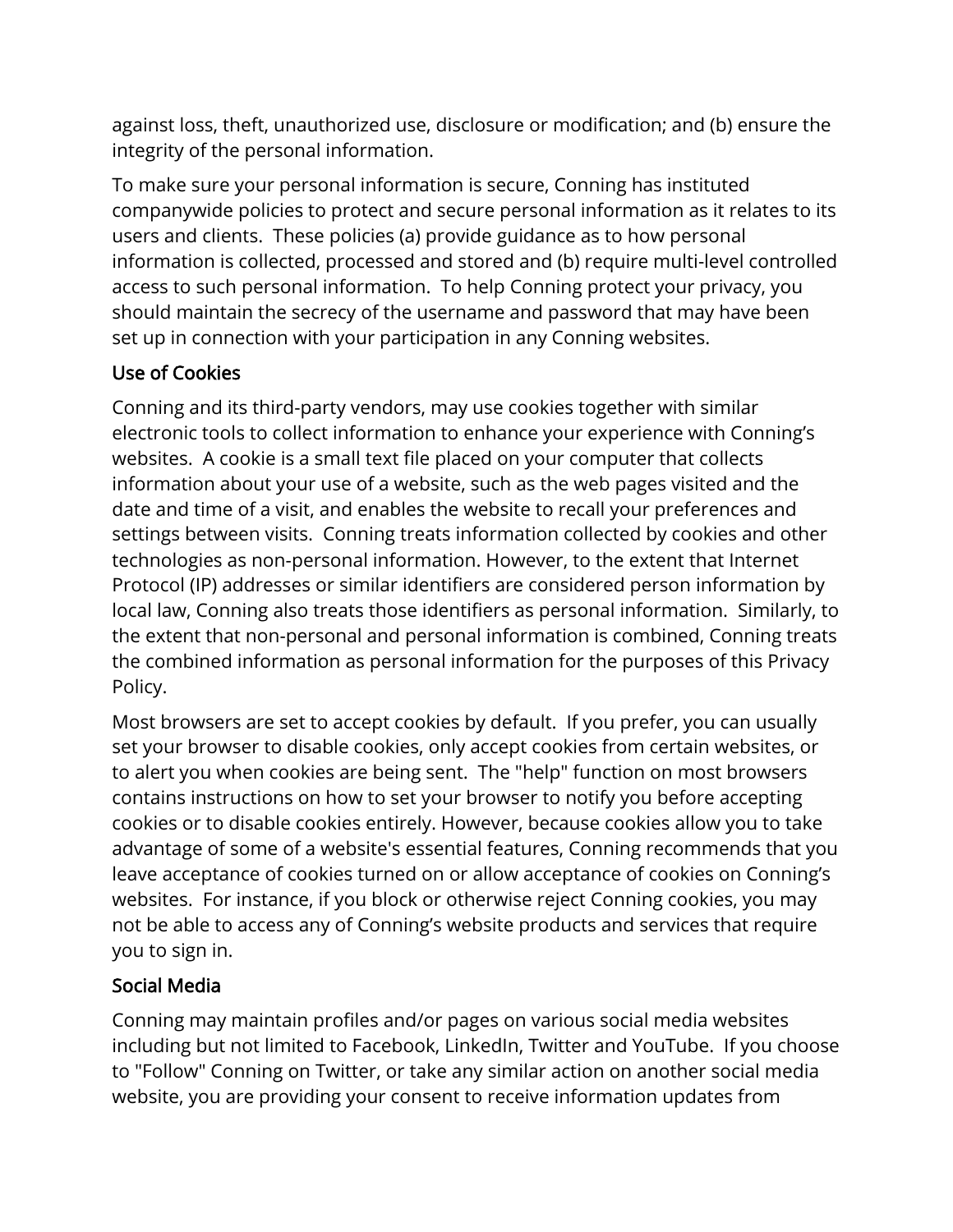Conning. "Following" Conning on Twitter or other social media websites is enables you to receive relevant, up-to-date information about Conning. Conning generally will only use Conning's handle to send out information and does not have the ability to respond or reply to tweets or messages sent to Conning. To stop receiving this information from Conning on a social media website, you must follow the procedure established by the website. For example, on Twitter, you must "Unfollow" on the Conning profile page.

When posting you should avoid investment specifics. Also you should not post testimonials; investment advice; or recommendations about specific securities, products, or services, and do not send or post personal information or account information via social media.

Conning reserves the right to remove and moderate comments on its social media pages, and reserves the right to restrict users who don't follow the guidelines herein, have online pages containing offensive content or serving as promotional sites, or for any other reason.

Comments and opinions posted by users are the responsibility of the person who posted them. Conning does not adopt, endorse, or guarantee the accuracy of content posted by others, and such content does not represent the views of Conning.

Followers who have a business relationship with Conning or other beneficial interest in commenting are responsible for adhering to any restrictions for interacting online and any obligations to disclose that relationship or interest in their posts.

Conning will never ask you to disclose your social security number, financial account information, passwords or PINs via Twitter or any other social media website. Twitter, You Tube and LinkedIn are third party social media websites unaffiliated with Conning. Conning is not responsible for the privacy or security policies or practices on Twitter or any of the third party websites that we may link to. You should review the privacy and security practices of Twitter and all such third party websites.

For all linked third party website content, Conning has not reviewed the entirety of those websites and therefore does not endorse any or all other content posted to those websites. Conning also does not warranty nor guarantee the accuracy of any linked third party website content.